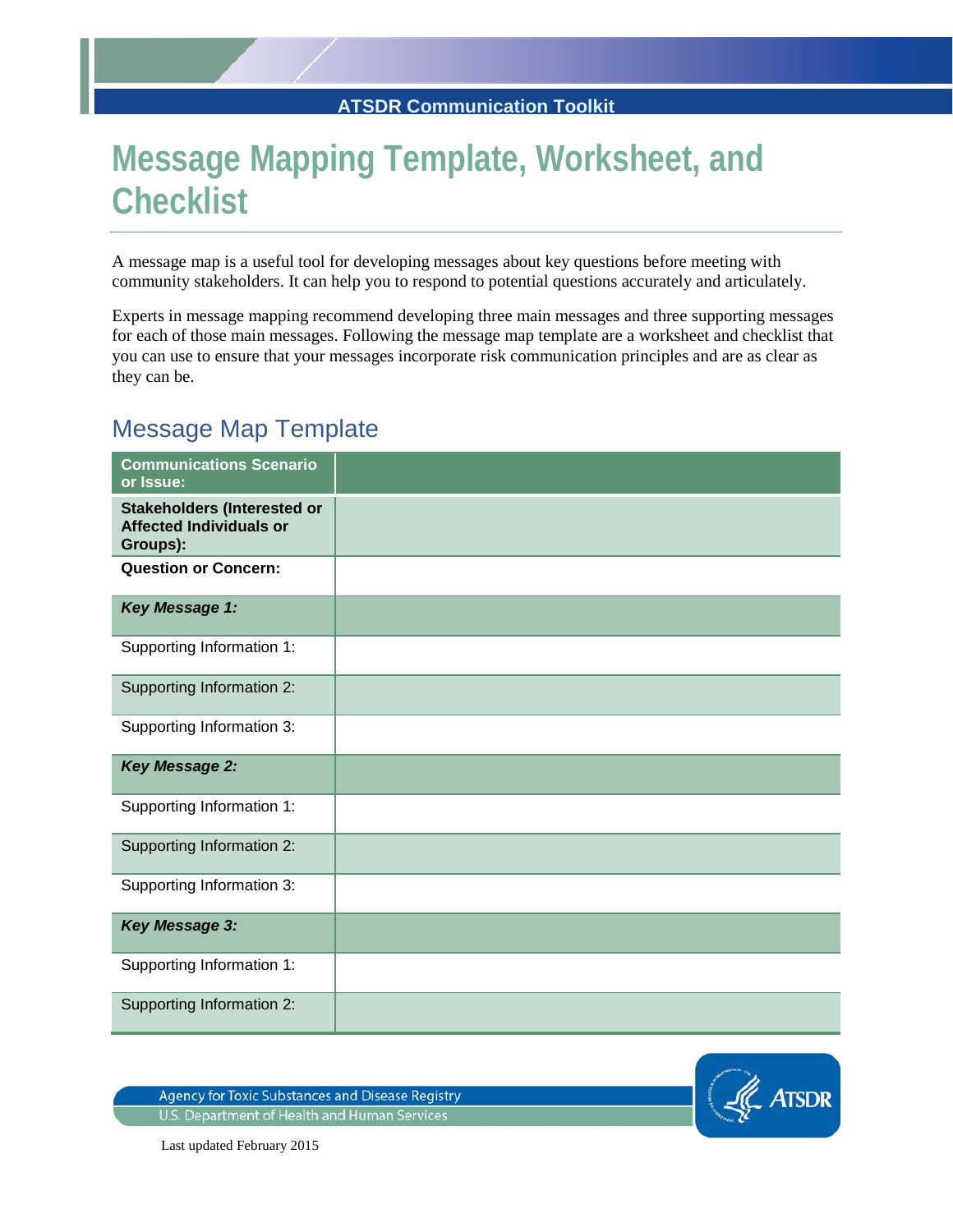

|  | Supporting Information 3: |
|--|---------------------------|
|--|---------------------------|

## Message Review Worksheet and Checklist

When you need to develop new messages or evaluate existing ones, work through the following steps to ensure that messages are well crafted and effective.

**Step 1: What is the overall topic/situation/question that you want to address (consider who, what, when, where, and how)?**

\_\_\_\_\_\_\_\_\_\_\_\_\_\_\_\_\_\_\_\_\_\_\_\_\_\_\_\_\_\_\_\_\_\_\_\_\_\_\_\_\_\_\_\_\_\_\_\_\_\_\_\_\_\_\_\_\_\_\_\_\_\_\_\_\_\_\_\_\_\_\_\_\_\_\_\_\_\_

\_\_\_\_\_\_\_\_\_\_\_\_\_\_\_\_\_\_\_\_\_\_\_\_\_\_\_\_\_\_\_\_\_\_\_\_\_\_\_\_\_\_\_\_\_\_\_\_\_\_\_\_\_\_\_\_\_\_\_\_\_\_\_\_\_\_\_\_\_\_\_\_\_\_\_\_\_\_

**Step 2: Consider the following general factors:**

**1. Who is the target audience(s) (e.g., general public, people living and working in the area of contamination)? What is the lowest literacy level of your target audience?**

\_\_\_\_\_\_\_\_\_\_\_\_\_\_\_\_\_\_\_\_\_\_\_\_\_\_\_\_\_\_\_\_\_\_\_\_\_\_\_\_\_\_\_\_\_\_\_\_\_\_\_\_\_\_\_\_\_\_\_\_\_\_\_\_\_\_\_\_\_\_\_\_\_\_\_\_\_\_

\_\_\_\_\_\_\_\_\_\_\_\_\_\_\_\_\_\_\_\_\_\_\_\_\_\_\_\_\_\_\_\_\_\_\_\_\_\_\_\_\_\_\_\_\_\_\_\_\_\_\_\_\_\_\_\_\_\_\_\_\_\_\_\_\_\_\_\_\_\_\_\_\_\_\_\_\_\_

- **2. What is the purpose of the messages (e.g., talking points for a community meeting, a fact sheet, social media messaging, media session)?**
- **3. What is the anticipated method of delivery (e.g., public meeting, document, one-on-one)?**

\_\_\_\_\_\_\_\_\_\_\_\_\_\_\_\_\_\_\_\_\_\_\_\_\_\_\_\_\_\_\_\_\_\_\_\_\_\_\_\_\_\_\_\_\_\_\_\_\_\_\_\_\_\_\_\_\_\_\_\_\_\_\_\_\_\_\_\_\_\_\_\_\_\_\_\_\_\_

\_\_\_\_\_\_\_\_\_\_\_\_\_\_\_\_\_\_\_\_\_\_\_\_\_\_\_\_\_\_\_\_\_\_\_\_\_\_\_\_\_\_\_\_\_\_\_\_\_\_\_\_\_\_\_\_\_\_\_\_\_\_\_\_\_\_\_\_\_\_\_\_\_\_\_\_\_\_

\_\_\_\_\_\_\_\_\_\_\_\_\_\_\_\_\_\_\_\_\_\_\_\_\_\_\_\_\_\_\_\_\_\_\_\_\_\_\_\_\_\_\_\_\_\_\_\_\_\_\_\_\_\_\_\_\_\_\_\_\_\_\_\_\_\_\_\_\_\_\_\_\_\_\_\_\_\_

\_\_\_\_\_\_\_\_\_\_\_\_\_\_\_\_\_\_\_\_\_\_\_\_\_\_\_\_\_\_\_\_\_\_\_\_\_\_\_\_\_\_\_\_\_\_\_\_\_\_\_\_\_\_\_\_\_\_\_\_\_\_\_\_\_\_\_\_\_\_\_\_\_\_\_\_\_\_

\_\_\_\_\_\_\_\_\_\_\_\_\_\_\_\_\_\_\_\_\_\_\_\_\_\_\_\_\_\_\_\_\_\_\_\_\_\_\_\_\_\_\_\_\_\_\_\_\_\_\_\_\_\_\_\_\_\_\_\_\_\_\_\_\_\_\_\_\_\_\_\_\_\_\_\_\_\_

\_\_\_\_\_\_\_\_\_\_\_\_\_\_\_\_\_\_\_\_\_\_\_\_\_\_\_\_\_\_\_\_\_\_\_\_\_\_\_\_\_\_\_\_\_\_\_\_\_\_\_\_\_\_\_\_\_\_\_\_\_\_\_\_\_\_\_\_\_\_\_\_\_\_\_\_\_\_

**Step 3: Consider what you are asking the target audience to do. Is there a specific action you are asking the target audience to perform? What is it?**

**Step 4: Check your messages for the following and revise them if you check "no" in any of the boxes below.**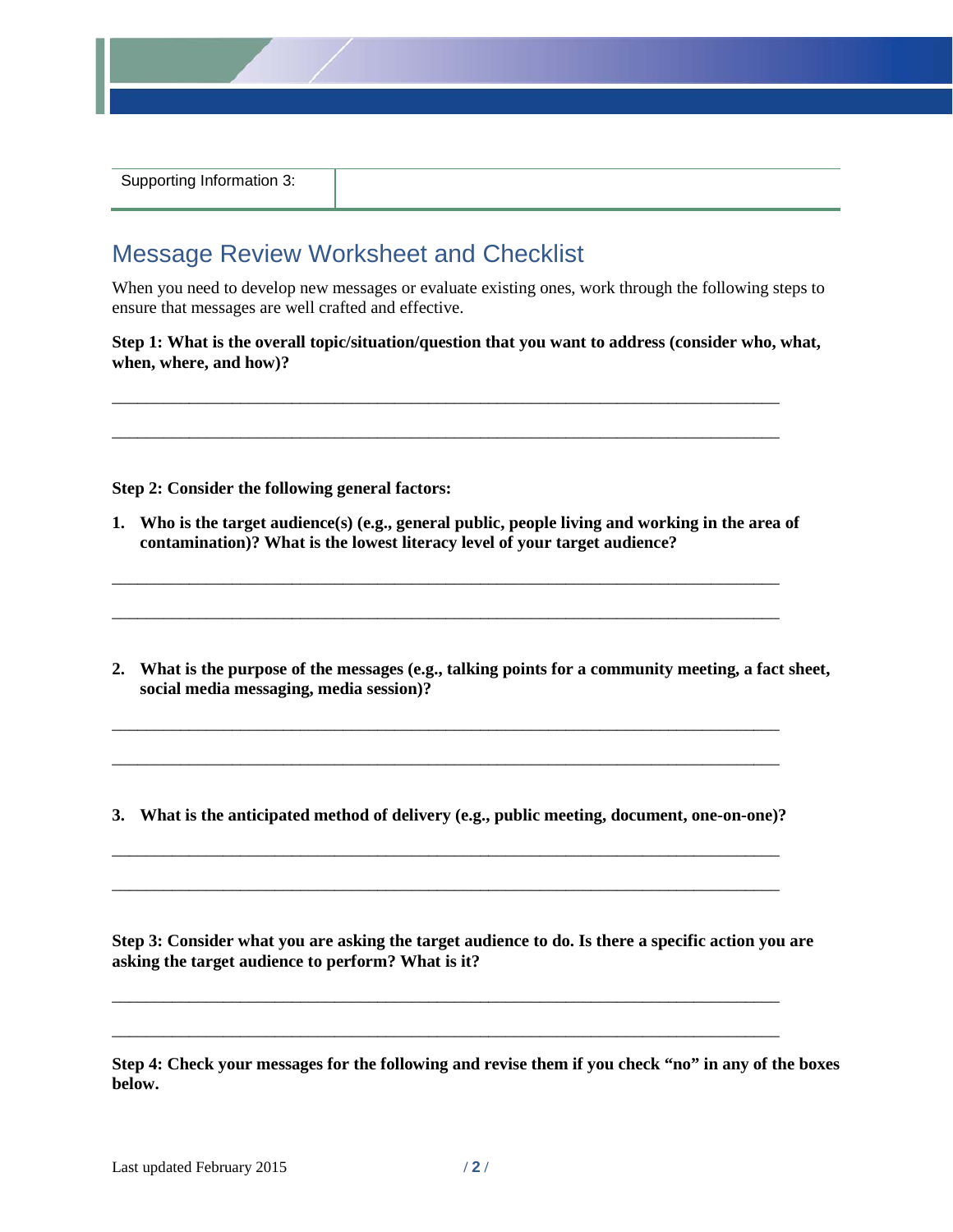

| $\Box$ Yes $\Box$ No | Is the message clear (i.e., easy to understand and free from undefined jargon or<br>acronyms)?                                                                                                                          |
|----------------------|-------------------------------------------------------------------------------------------------------------------------------------------------------------------------------------------------------------------------|
|                      |                                                                                                                                                                                                                         |
| $\Box$ Yes $\Box$ No | Is the message focused (i.e., covers only important points and avoids extraneous<br>information, clauses, and caveats)?                                                                                                 |
|                      |                                                                                                                                                                                                                         |
| $\Box$ Yes $\Box$ No | Is the message responsive to audience concerns (i.e., information is relevant and<br>important)?                                                                                                                        |
|                      |                                                                                                                                                                                                                         |
| $\Box$ Yes $\Box$ No | Are the sentences short (i.e., be no longer than 10-12 words on average)?                                                                                                                                               |
|                      |                                                                                                                                                                                                                         |
| $\Box$ Yes $\Box$ No | Does the message map provide the most important information first and last (i.e.,<br>Primacy/Recency effects: people are more likely to accurately remember<br>information that is presented at the beginning and end)? |
|                      |                                                                                                                                                                                                                         |
| $\Box$ Yes $\Box$ No | Is a negative statement or a piece of bad news balanced with at least three<br>positive, solution-oriented, or constructive statements $(1N = 3P$ rule: One negative<br>equals three positives)?                        |
|                      |                                                                                                                                                                                                                         |